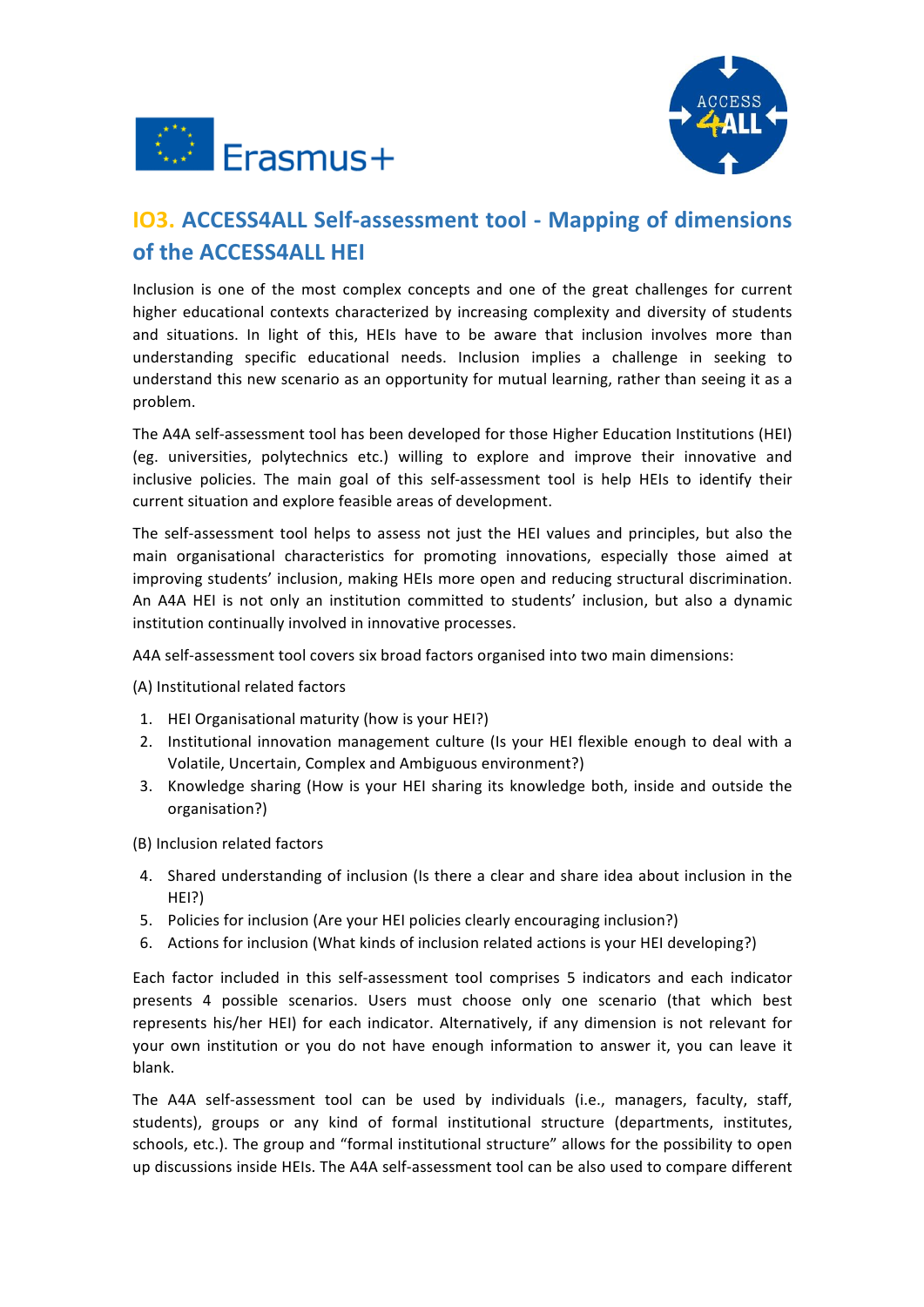



visions about the same HEI or how HEI perceptions about innovation and inclusion change over time.

### **1. HEI organisational maturity**

This first general and comprehensive dimension is constructed according to organisational development theories that focus on both individual and organisational-level change, development and transformation through planned interventions and aim to improve organisational effectiveness (Waddell, Cummings & Worley, 2011). Factors included in this dimension are related to both the internal context of the Higher Education Institution as well as its relationships with the local environment in which it is located (Anderson, 2010).

So, with the aim of drawing a general institutional profile, organisation members should report their agreement with some general but important organisational practices related to how is the HEI working, leadership style, organisational structure, task design and assignment and, finally, environment relationships.

### **2. Institutional innovation management culture**

Change management culture refers to the nature and type of institutional values, processes, rules, manifestations and trends regarding changing and adaptation to new external and internal demands challenge.

In the university context there is a tradition of identifying institutional innovative culture. Clark (1998) points out that institutional innovative culture is organized under five main components: powerful management corpus, periphery developed and promoted, diversified funding, motivated academia and entrepreneurship orientation.

Considering not only the innovation management culture, but also the challenge of equity in higher education, our proposal is oriented to the analysis of five components: innovation role, governing board commitment, innovation communication, curricular development and risk management.

### **3. Knowledge sharing**

Knowledge sharing (KS) is a knowledge management process, consisting of a mutual exchange of knowledge and joint creation of new knowledge. Therefore, it is necessary to articulate knowledge acquisition, its organization, distribution, reuse and transfer in accordance with collective and organizational benefit.

In Higher Education Institutions knowledge can be explicit or tacit and it may come from both internal and external sources. When the knowledge is identified, it can be shared and can be placed at the service of people and promoted processes of design, development and evaluation. Moreover, to the extent that knowledge is shared, it favours the conservation by being accessible through the support that technological tools can provide, to who will require those in order to improve the performance, service delivery and decision-making.

### **4. Inclusion - shared understanding**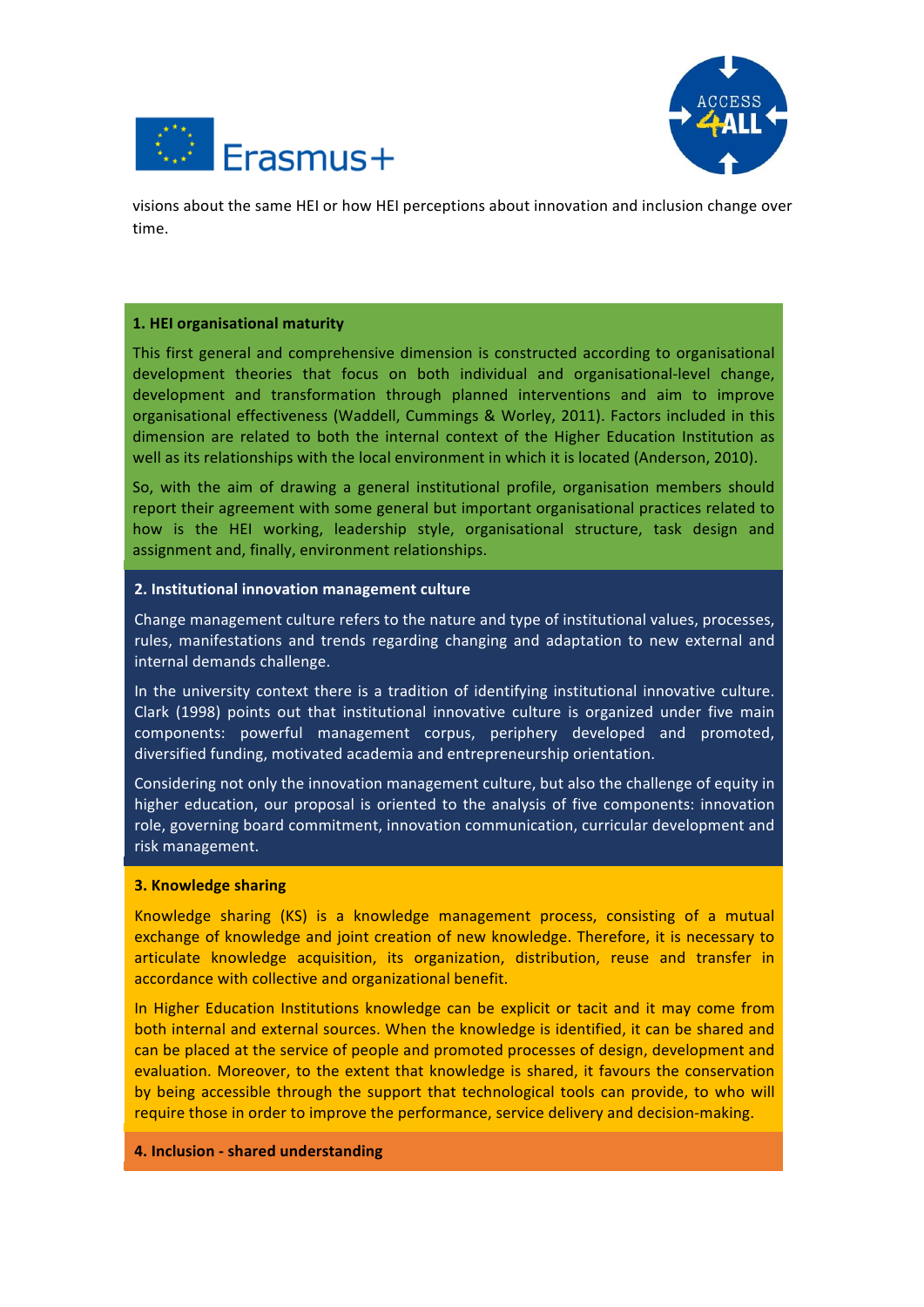



To achieve a shared understanding of Inclusion is necessary to take into consideration the implication of many factors that integrate these higher educational contexts. Therefore it is necessary to clarify what these main factors are and if these are institutional, organizational, personal or individual, cultural, social, curricular, political, ethical etc.

Likewise, in the process of developing a shared understanding of inclusion, it is essential to consider that this shared understanding and inclusion practice have to guarantee the social justice principles understood as inclusion related factors. That is, inclusion has to guarantee student's self-determination (their capacity for taking their own decisions), their rights (dignity and respect of their individual cultural, social, values and knowledge), and their access, equity and social participation in higher educational contexts.

### **5. Policies for inclusion**

Educational inclusion can be realised if the university senior leaders adopt policies that affect all agents of educative system. The policies for inclusion are only the first steps in attending to the needs of vulnerable students, there are also the necessary conditions for the organisational development and improvement that must be in place. They represent the basis for any future strategies dealing with vulnerable groups.

This dimension includes aspects related to the university governance and management directed related to the inclusion. These aspects are: budget management, staff and especially the training staff have in order to deal with vulnerable students, institutional structures supporting inclusion and strategic actions to enhance the capacity of a HE institutions to respond the needs of vulnerable students' groups. These dimensions are consistent with the Index for Inclusion guidelines (Booth & Ainscow, 2002).

### **6. Actions for inclusion**

Educational Inclusion is understood as a process that must allow the right to education, at all levels, and that will be a reality for all subjects. To that end, the inclusion requires the involvement of affected individuals, as well as the collaboration of institutional actors and civil society and the public and private sector.

In the field of Higher Education, we understand inclusion as the process of reducing inequality, and it is linked to the creation of conditions of equity in access, participation, achievement, progress and academic completion (Aponte, 2008; Espinoza and González, 2010). This can be achieved through the design, implementation and evaluation of measures aimed at ensuring opportunities for all and at different times of students' life at the University.

The actions for inclusion must take into account the diversity of students, encourage their active involvement, identify human and material resources needed to support their academic life, and encourage the success in their educational trajectories.

The result of the questionnaire is an organizational profile that will guide the subsequent proposal for improvement. Based on the results of your self-assessment, some guidance notes for improvement are suggested.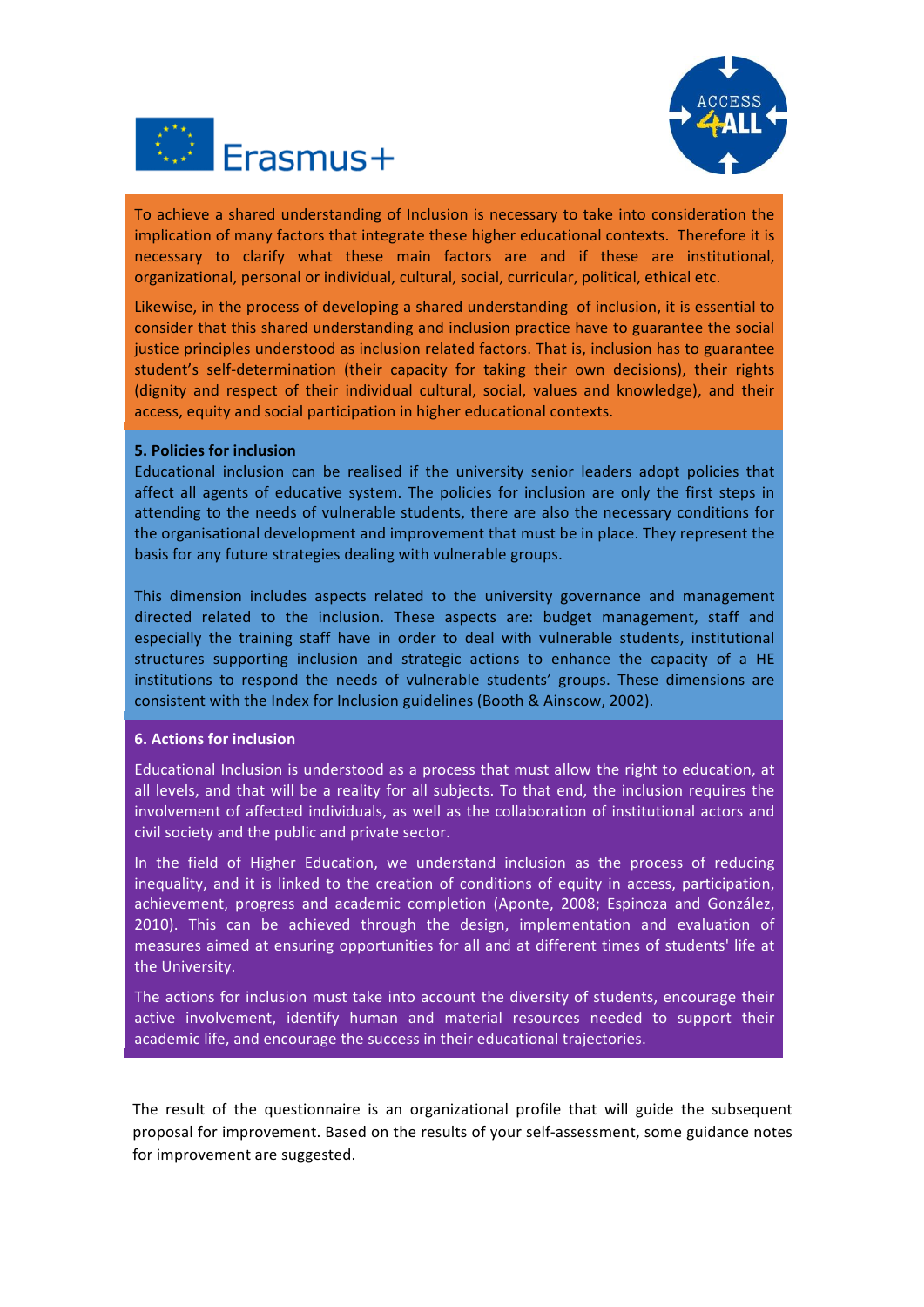



The A4A toolkit (available on our website: http://www.access4allproject.eu/) also provides a broad bank of good practices, a strategic plan for improving inclusion in HEIs and other material which give ideas and guidance for a real institutional change.



Figure 1. Example of the organisational profile output.

# **References.**

Anderson, D. L. (2013). *Organization development: The process of leading organizational* change. London: Sage Publications.

Booth,T., Ainscow, M. (2002).*Index for Inclusion: developing learning and participation in* schools. CSIE http://www.eenet.org.uk/resources/docs/Index%20English.pdf

Clark, B. (1998). The entrepreneurial university: demand and response. *Tertiary Education and Management*, 4 (1), p. 5 -16

Hrekow, M., Clark, H., Gathorne-Hardy, F. (2001). *Inclusive School Design: Accommodating* Pupils with Special Educational Needs and Disabilities in Mainstream Schools. Building Bulletin *94*. London: Department for Education and Employment http://files.eric.ed.gov/fulltext/ED455676.pdf

Diaz, A., Kirmmse, J. (n.d.). *A New Rubric for Assessing Institution-Wide Diversity*. https://www.aacu.org/publications-research/periodicals/new-rubric-assessing-institutionwide-diversity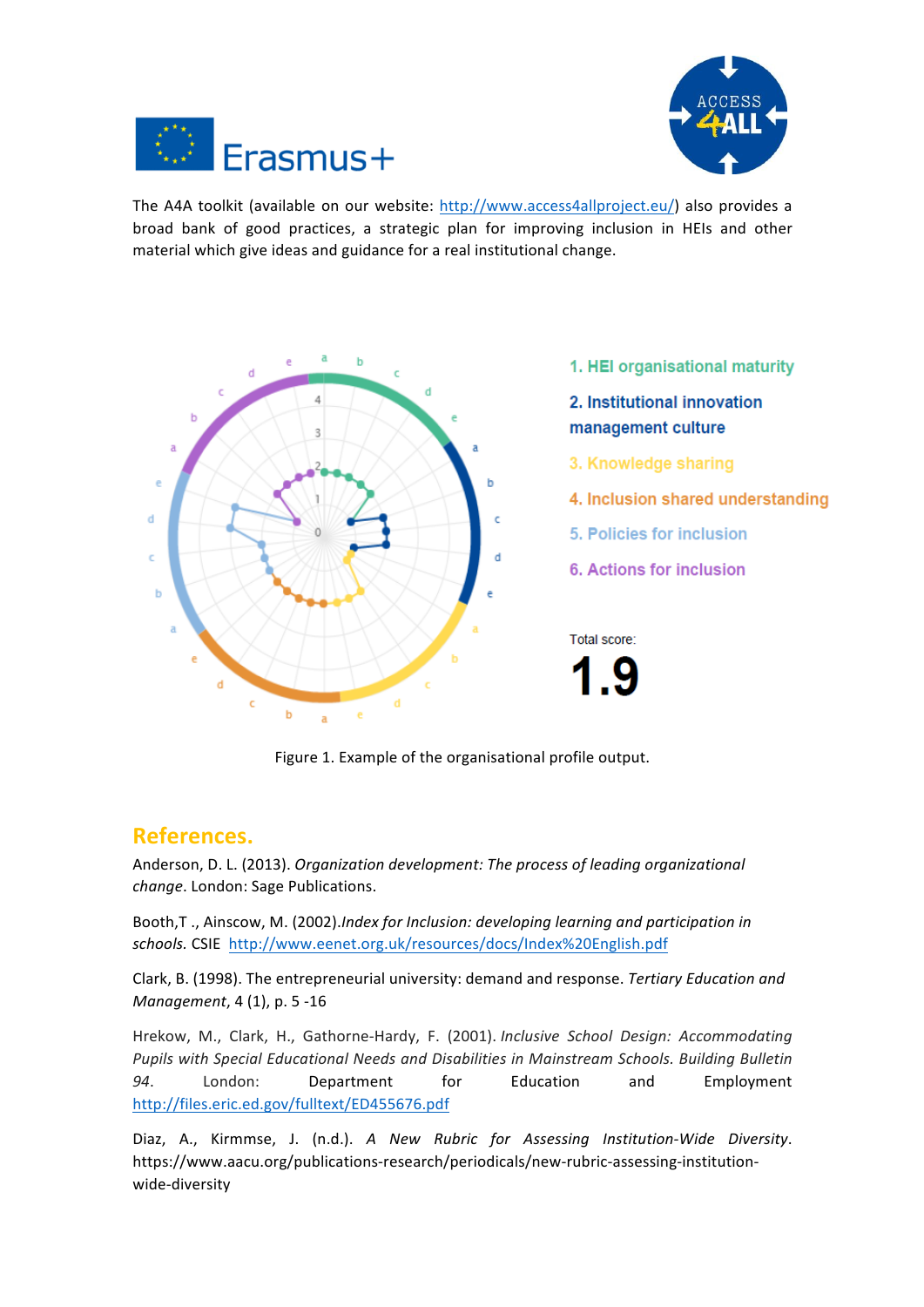



Sachs, D., Schreuer, N. (2011). Inclusion of Students with Disabilities in Higher Education: Performance and participation in student's experiences. *Disability Studies Quarterly*, 31(2). Doi: http://dx.doi.org/10.18061/dsq.v31i2

Waddell, D., Cummings, T., Worley, C. (2011). Organisation Change: Development and Transformation *(*4th edition). Melbourne: Cengage Learning.

Waterfield, J., West, B. (2005). *Inclusive Assessment in Higher Education: A Resource for* Change. University of Plymouth, Staff-Student Partnership for Assessment Change and *Evaluation (SPACE) Project*.

https://www.plymouth.ac.uk/uploads/production/document/path/3/3026/Space\_toolkit.pdf

Wray, M. (2013). *Developing an inclusive culture in higher education: final report*. York: Higher Education Academy.

https://www.heacademy.ac.uk/system/files/inclusive\_culture\_report\_0.pdf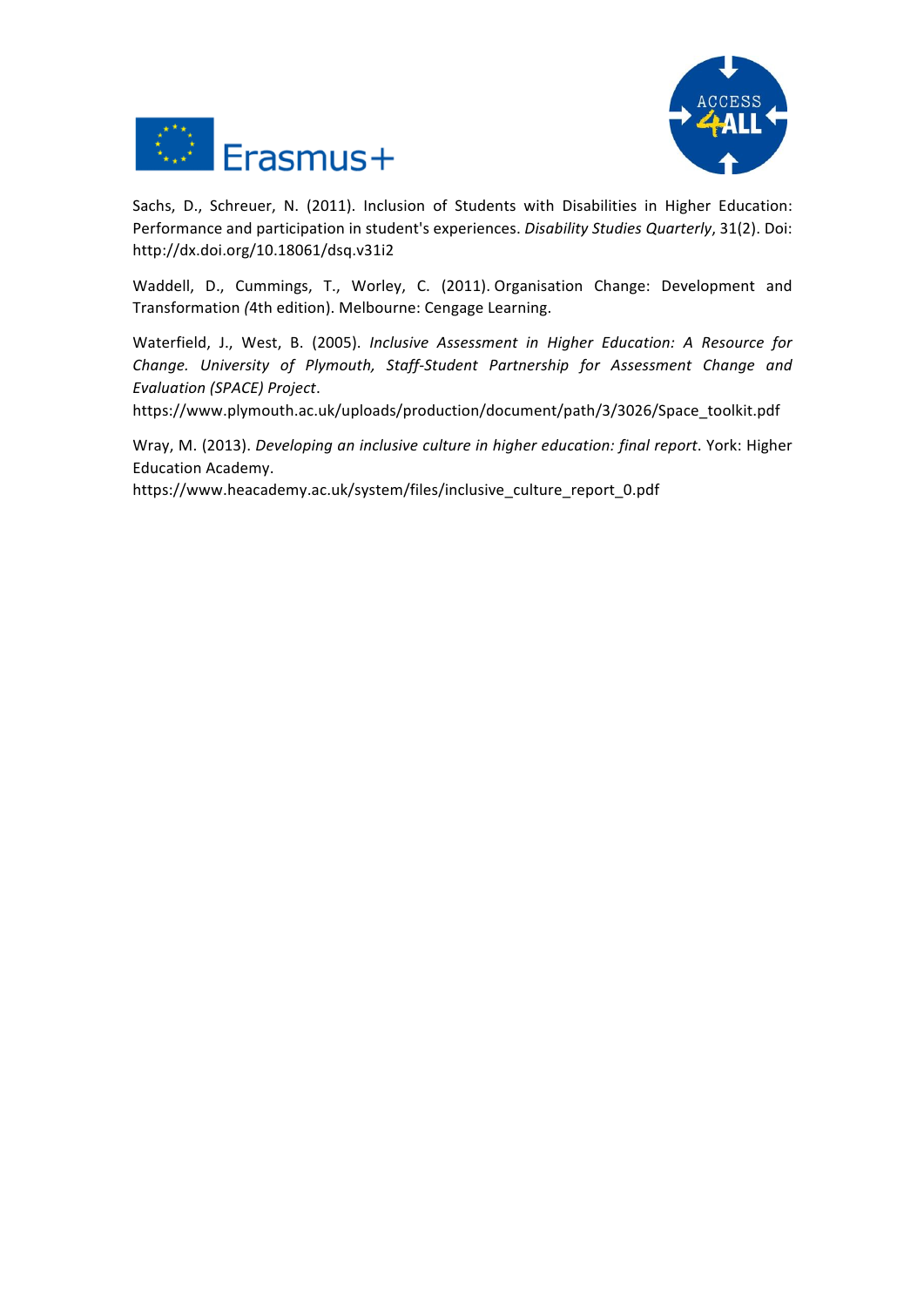



# **Annex 1. A4A Self-assessment tool**

# **1. HEI organisational maturity**

This first general and comprehensive dimension is constructed according to organisational development theories that focus on both, individual and organisational-level change, development and transformation through planned interventions and aimed to improve organisational effectiveness (Waddell, Cummings & Worley, 2011). Factors included in this dimensions are related to both internal context of the Higher Education Institution as well as its relationships with the local environment in which it is located (Anderson, 2010).

So, with the aim of drawing a general institutional profile, organisation members should report their agreement with some general but important organisational practices related to how is the HEI working, leadership style, organisational structure, tasks design and assignment and, finally, environment relationships.



a. Organisational approach: How do you define your HEI?

d. Tasks assignment: How are tasks designed, assigned and shared?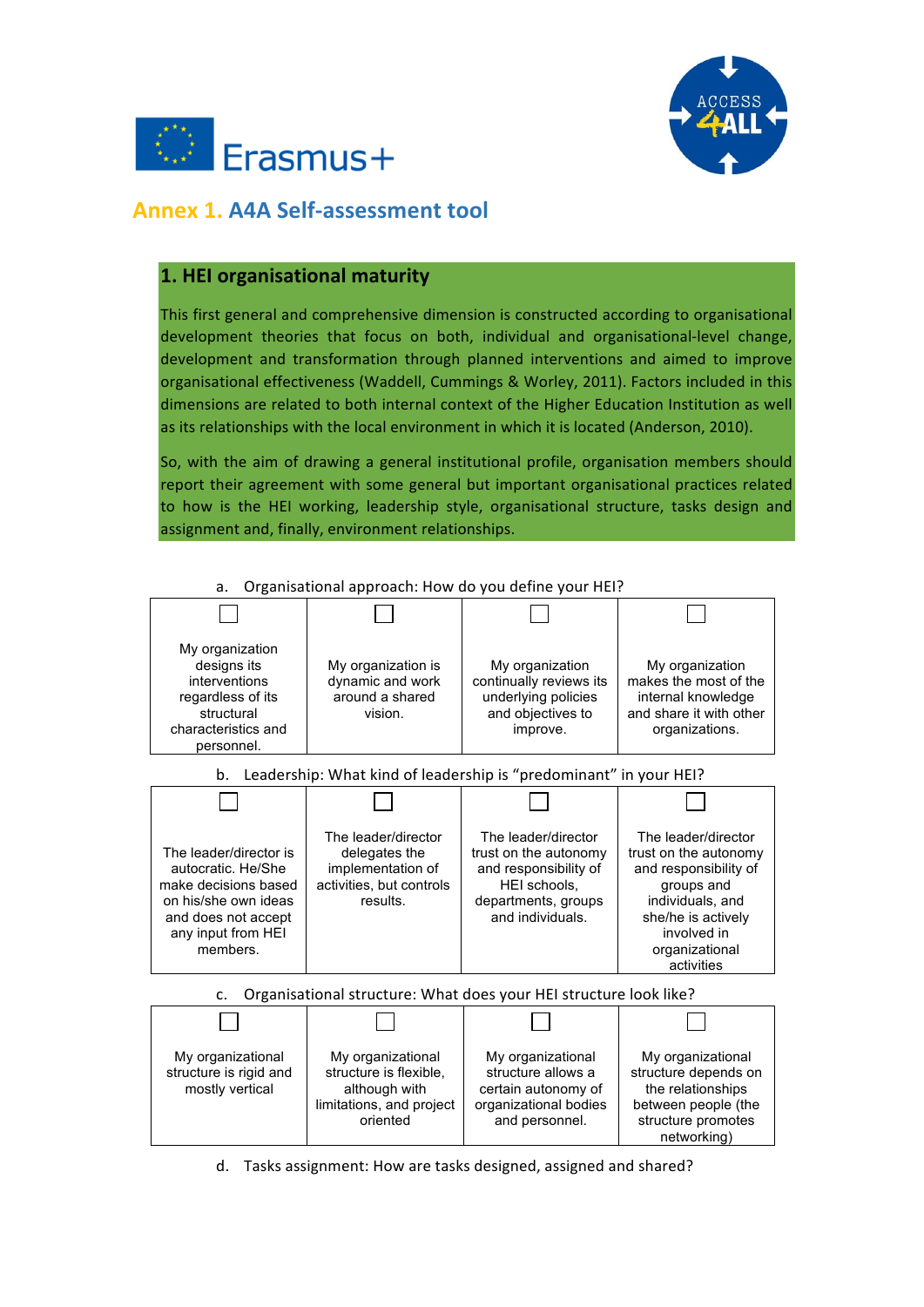



| The functional and<br>hierarchical<br>distribution of tasks<br>determines the<br>regular functioning of<br>my organization | The professional<br>relationship is<br>between subgroups<br>(departments,<br>teaching teams, etc.). | In my organization<br>there are continuous<br>evaluation processes<br>that contribute to<br>redefine the activities<br>undertaken and<br>challenges for<br>different subgroups. | My organization<br>allows fully horizontal<br>relationships linked to<br>the knowledge each<br>person brings |
|----------------------------------------------------------------------------------------------------------------------------|-----------------------------------------------------------------------------------------------------|---------------------------------------------------------------------------------------------------------------------------------------------------------------------------------|--------------------------------------------------------------------------------------------------------------|

e. Environment relationships: What level of relationships is your HEI establishing with the environment / context?

| My organization tends<br>to remain<br>unconnected to the<br>context in which it is<br>located | My organization tends<br>to stablished<br>relationships (based<br>on specifics projects)<br>with the external<br>environment | The external<br>dynamics (results,<br>new requirements,<br>etc.) constantly affects<br>the organizational<br>activity | My organization has<br>relationships of<br>mutual influence with<br>other institutions<br>(through networking) |
|-----------------------------------------------------------------------------------------------|------------------------------------------------------------------------------------------------------------------------------|-----------------------------------------------------------------------------------------------------------------------|----------------------------------------------------------------------------------------------------------------|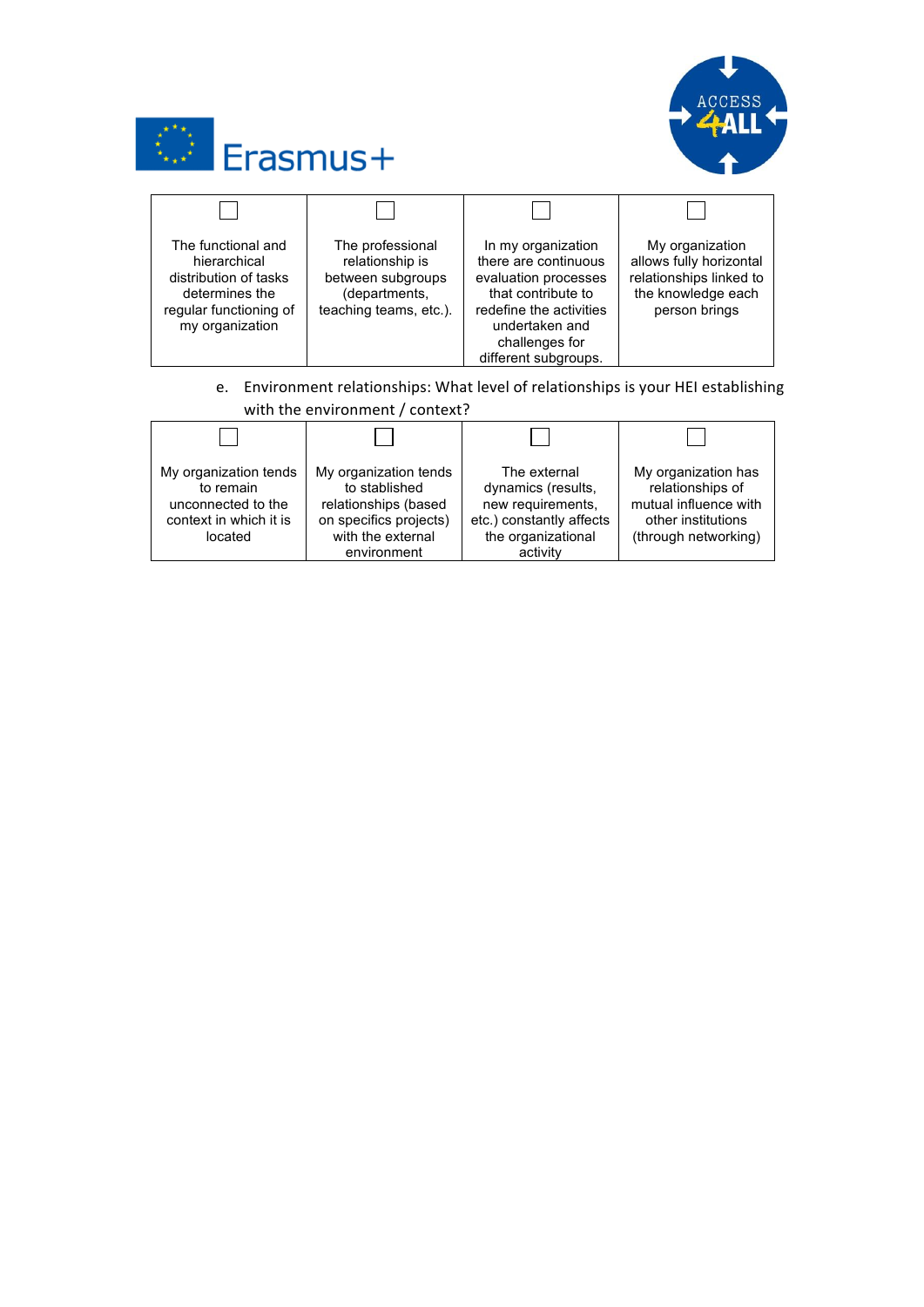



## **2. Institutional innovation management culture**

Change management culture refers to the nature and type of institutional values, processes, rules, manifestations and trends regarding changing and adaptation to new external and internal demands challenge.

In the university context there is a tradition of identifying institutional innovative culture. Clark (1998) points out that institutional innovative culture includes five main components: powerful management corpus, periphery developed and promoted, diversified funding, motivated academia and entrepreneurship orientation.

Considering not only the innovation management culture, but also the challenge of equity in higher education, our proposal is oriented to the analysis of five components: innovation role, governing board commitment, innovation communication, curricular development and risk management.

- Governing boards do not expect substantial changes in the coming years, so they do not think that innovation is necessary. Governing boards expect some changes in the HE sector in the coming years and they know it will affect university programs and processes. Yet they will act when the changes arrive. The innovation resources experience strong fluctuations. Governing boards expect some changes in the HE sector and work on a strategic planning taking these changes into account. However, there is no direct link between this strategic vision and innovation resources. Governing boards work on strategic planning, taking into account new context trends, what other HEI do and new technologies. From this strategy medium and long-term goals and a plan for innovation resources emerge. There is also a surplus for unplanned projects.
- a. Innovation role: What is the role of the innovation processes in your HEI?

b. Governing board commitment: Do the governing board share the idea that innovation must be managed and we cannot improvise?

| When problems<br>appear someone acts<br>to solve them. | Some proposals for<br>innovation involving<br>only some members<br>of the organization<br>are produced. | There are some<br>people in charge of<br>innovation processes<br>who share their<br>progress report with<br>all the organization. | Innovation is an<br>institutional value that<br>allows for anticipation<br>of problems and it is<br>linked to the institution<br>management. |
|--------------------------------------------------------|---------------------------------------------------------------------------------------------------------|-----------------------------------------------------------------------------------------------------------------------------------|----------------------------------------------------------------------------------------------------------------------------------------------|

c. Innovation communication: How is you HEI embedding innovation in the internal and external HEI communication processes?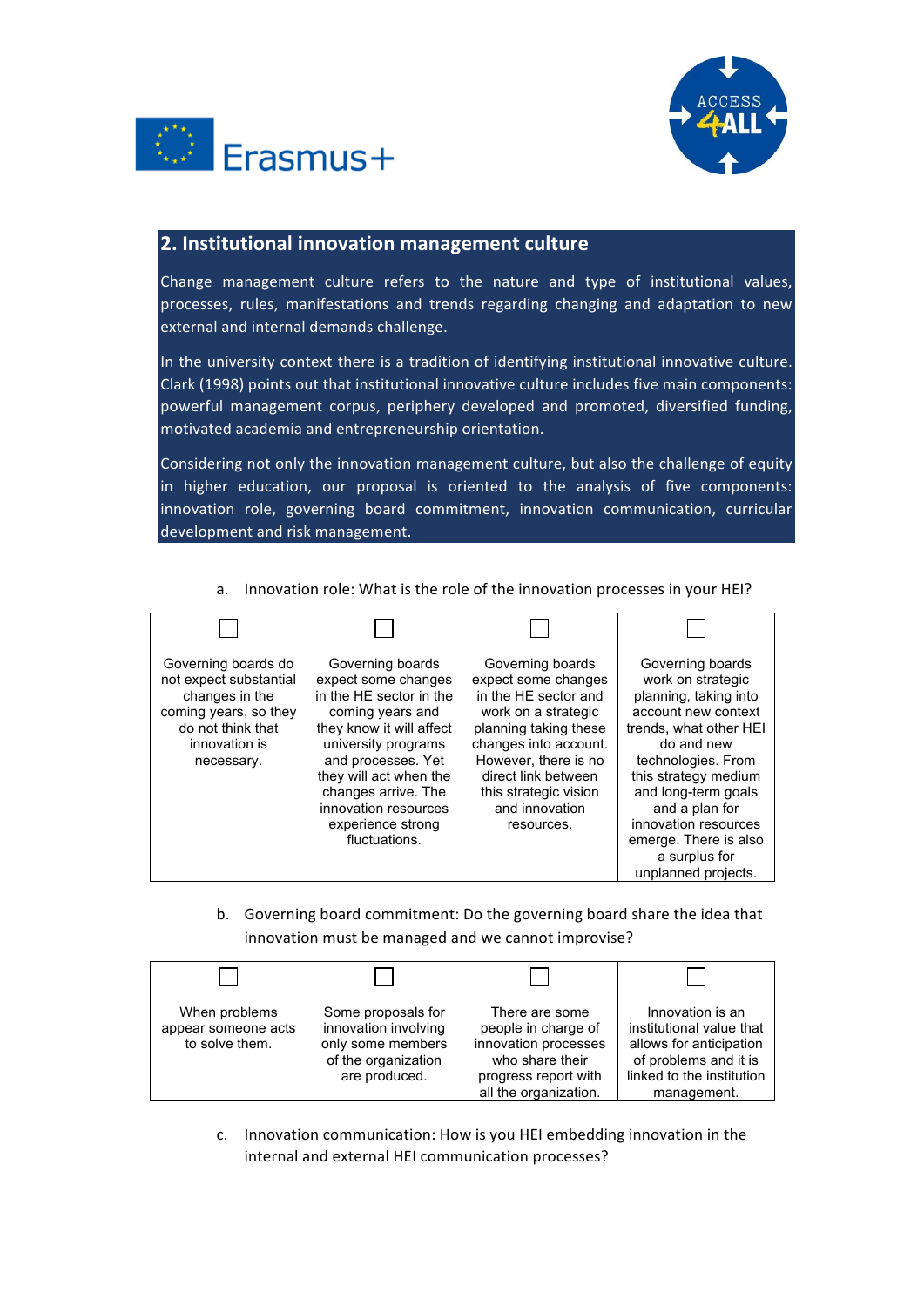



| Access to information<br>is restricted. Only<br>authorized persons<br>have access to the<br>communication<br>channels and<br>resources. | People and teams<br>taking part of<br>innovation processes<br>have access to<br>organizational<br>communication<br>channels and<br>resources. | There is an explicit<br>organizational<br>communication<br>strategy (channels,<br>resources, etc.). | All agents involved in<br>the process have the<br>necessary information<br>to assist in the<br>innovation<br>dissemination. |
|-----------------------------------------------------------------------------------------------------------------------------------------|-----------------------------------------------------------------------------------------------------------------------------------------------|-----------------------------------------------------------------------------------------------------|-----------------------------------------------------------------------------------------------------------------------------|

d. Curricular development: how is the teaching and learning designed, developed and improved?

| The curriculum is just<br>an administrative<br>formality and it does<br>not determine<br>students'<br>teaching/learning. | The curriculum is<br>considered to be an<br>explicit common<br>framework that gives<br>coherence to<br>teachers'<br>interventions. | There is a chance to<br>introduce innovations<br>in the curriculum to<br>suit the different<br>learning needs. | The curriculum is<br>flexible and can adapt<br>to the needs of<br>students and the<br>demands of the<br>environment. |
|--------------------------------------------------------------------------------------------------------------------------|------------------------------------------------------------------------------------------------------------------------------------|----------------------------------------------------------------------------------------------------------------|----------------------------------------------------------------------------------------------------------------------|

e. Risk management: How are your HEI dealing with the risk associated to any innovation process?

| No actions are<br>envisaged to prevent<br>or identify risks and<br>there is resistance to<br>innovation. | When risks and<br>resistances are<br>evident, some people<br>try to solve them. | There is a model for<br>resistance<br>identification<br>depending on the<br>different innovation<br>scenarios. | All innovation<br>planning is<br>accompanied by<br>actions that anticipate<br>and identify risks and<br>resistances. |
|----------------------------------------------------------------------------------------------------------|---------------------------------------------------------------------------------|----------------------------------------------------------------------------------------------------------------|----------------------------------------------------------------------------------------------------------------------|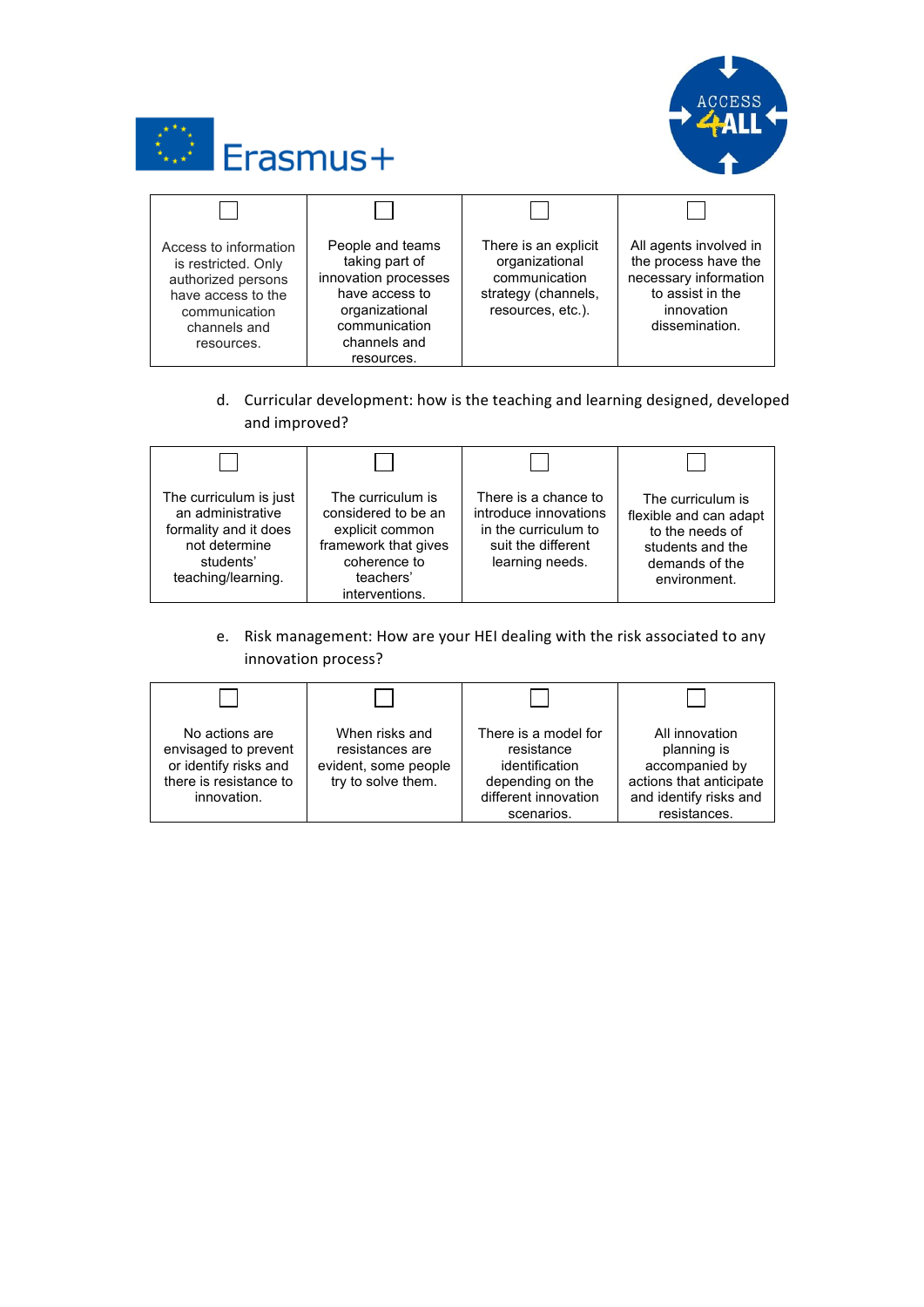



# **3. Knowledge sharing**

KS is a knowledge management process, consisting of a mutual exchange of knowledge and joint creation of new knowledge. Therefore, it is necessary to articulate knowledge acquisition, its organization, distribution, reuse and transfer in accordance with collective and organizational benefit.

In Higher Education Institutions knowledge can be explicit or tacit and it may come from both internal and external sources. When knowledge is identified, it can be shared and can be placed at the service of people and promoted processes of design, development and evaluation. Moreover, to the extent that knowledge is shared, it favours the conservation by being accessible through the support that technological tools can provide, to who will require those in order to improve the performance, service delivery and decision-making.

#### Professionals usually work individually and hardly share their knowledge with other staff of HEI. Professionals occasionally share their knowledge and expertise, and sometimes they participate with other staff to discuss common issues. Professionals share their knowledge and expertise with other staff of HEI, and occasionally collaborate to solve joint problems. Professionals regularly share their knowledge and expertise, and cooperate with other staff of HEI to develop new knowledge.

a. Individuals: Are people sharing their knowledge with other staff in your HEI?

b. Organisation: How is your HEI promoting knowledge sharing between their

| members?                                                                                                                                                       |                                                                                                                          |                                                                                                                |                                                                                                                                                            |
|----------------------------------------------------------------------------------------------------------------------------------------------------------------|--------------------------------------------------------------------------------------------------------------------------|----------------------------------------------------------------------------------------------------------------|------------------------------------------------------------------------------------------------------------------------------------------------------------|
| The collaboration<br>between the staff of<br>the organization is<br>somewhat<br>spontaneous,<br>responding to<br>individual initiatives<br>and unplanned ones. | The organization<br>facilitates the joint<br>work of the staff with<br>different professional<br>profiles and expertise. | The organization<br>supports the staff joint<br>work with different<br>professional profiles<br>and expertise. | The organization<br>encourages the staff<br>joint work with<br>different professional<br>profiles and expertise,<br>fostering a climate of<br>cooperation. |

# c. Tools: What kind of tools can your HEI staff use to share knowledge?

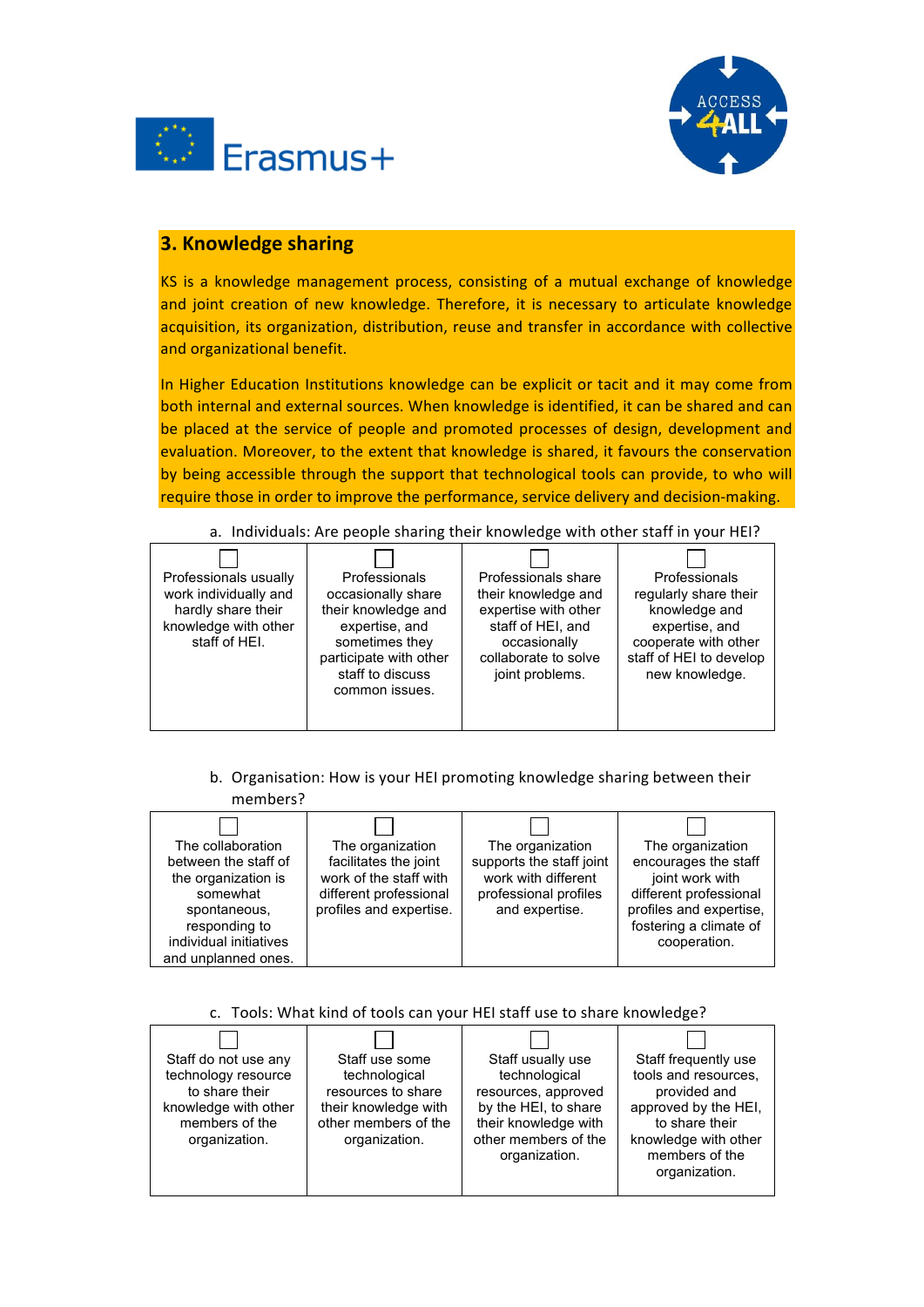



# d. Structural aspects: Which kind of structural aspects in your organisation facilitate knowledge sharing?

| The organization does<br>not have spaces or<br>time for professionals<br>to meet and share<br>their knowledge. | The organization has<br>some spaces and<br>time for professionals<br>to meet and share<br>their knowledge. | The organization has<br>planned spaces and<br>time for professionals<br>to meet and share<br>their knowledge. | The organization<br>promotes and<br>provides spaces and<br>time for professionals<br>to meet and share<br>their knowledge. |
|----------------------------------------------------------------------------------------------------------------|------------------------------------------------------------------------------------------------------------|---------------------------------------------------------------------------------------------------------------|----------------------------------------------------------------------------------------------------------------------------|
|                                                                                                                |                                                                                                            |                                                                                                               |                                                                                                                            |

# e. External knowledge sharing: How is your HEI promoting knowledge sharing with other institutions?

| The HEI occasionally<br>participates with other<br>local and national<br>institutions to<br>generate and share<br>experiences that<br>improve care for<br>vulnerable groups. | The HEI participates<br>with other local and<br>national institutions to<br>generate and share<br>experiences that<br>improve care for<br>vulnerable groups. | The HEI collaborates<br>with other national<br>and international<br>institutions to<br>generate and share<br>experiences that<br>improve care for<br>vulnerable groups. | The HEI promotes<br>strategic alliances<br>with other national<br>and international<br>institutions to<br>generate and share<br>experiences that<br>improve care for<br>vulnerable groups and<br>promote the<br>internationalization of<br>knowledge. |
|------------------------------------------------------------------------------------------------------------------------------------------------------------------------------|--------------------------------------------------------------------------------------------------------------------------------------------------------------|-------------------------------------------------------------------------------------------------------------------------------------------------------------------------|-------------------------------------------------------------------------------------------------------------------------------------------------------------------------------------------------------------------------------------------------------|
|------------------------------------------------------------------------------------------------------------------------------------------------------------------------------|--------------------------------------------------------------------------------------------------------------------------------------------------------------|-------------------------------------------------------------------------------------------------------------------------------------------------------------------------|-------------------------------------------------------------------------------------------------------------------------------------------------------------------------------------------------------------------------------------------------------|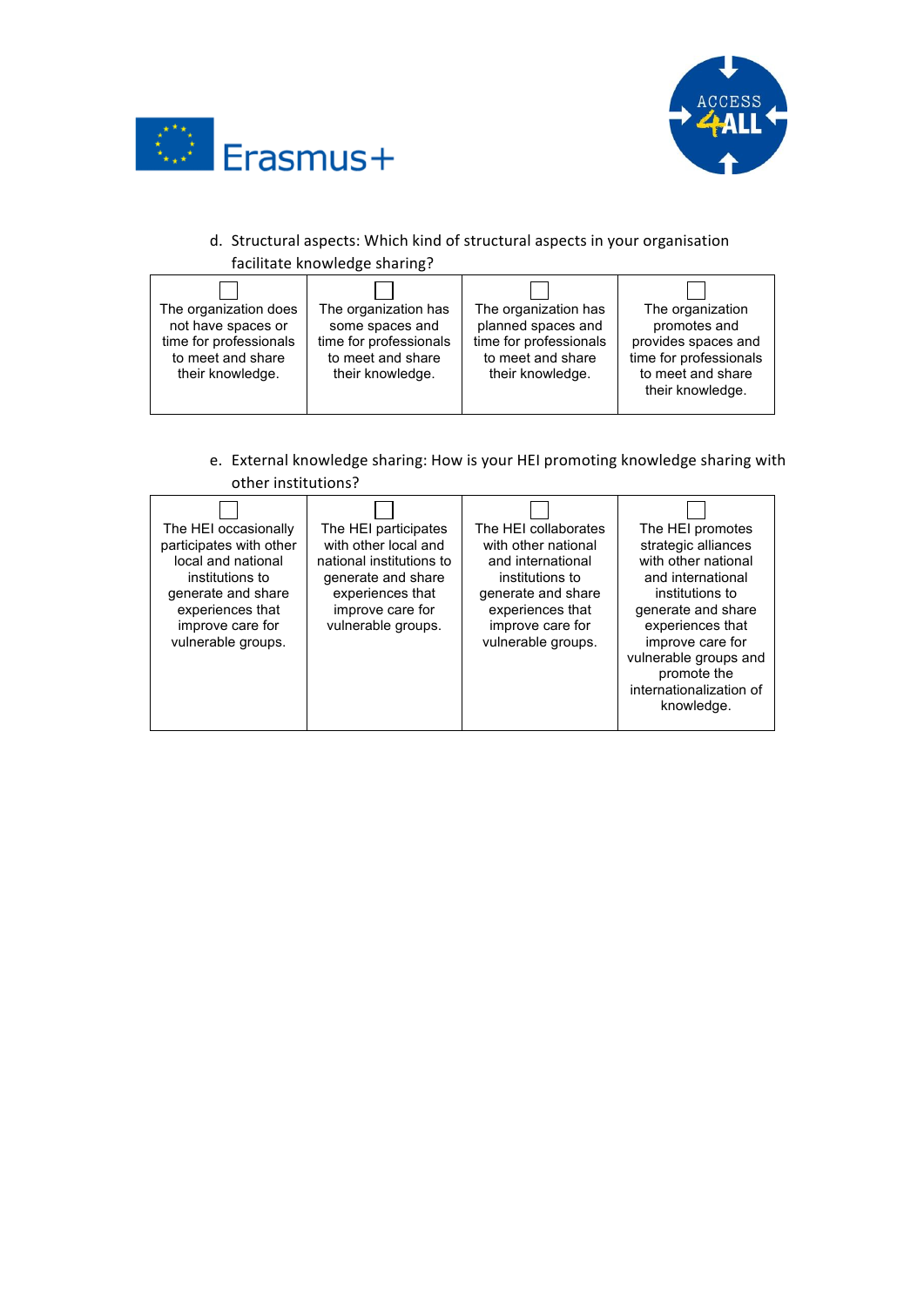



# **4. Inclusion - shared understanding**

To achieve a shared understanding of inclusion is necessary to take into consideration the implications of many factors that integrate higher educational contexts. Therefore it is necessary to clarify what these main factors are and if these are institutional, organizational, personal or individual, cultural, social, curricular, political, ethical, and so on. Likewise, through the process of achieving a shared understanding of inclusion, it is essential to consider how shared understanding and inclusion practices guarantee social justice principles understood as inclusion related factors. That is, how they guarantee student's self-determination (their capacity for taking their own decisions), their rights (dignity and respect of their individual cultural, social, values and knowledge), and their access, equity and social participation in higher educational contexts.

a. Philosophy and mission of inclusion in your HEI: Does your HEI understand and recognize inclusion? Is there an inclusion approach?

| <b>HEI</b> neither<br>understands nor<br>recognizes inclusion.<br>There is no inclusion<br>approach. | HEI is beginning to<br>understand and<br>recognize inclusion.<br>There is a contingent<br>approach. Inclusion is<br>understood in an<br>emerging stage. | HEI understands and<br>recognizes inclusion<br>and is focussed on<br>ensuring the<br>development of its<br>institutional and<br>individual capacity to<br>sustain inclusion<br>efforts. There is an<br>alternative approach.<br>Inclusion is<br>understood in a<br>developing stage. | HEI has fully woven<br>inclusion into its<br>institutional fabric, but<br>continues to assess<br>its efforts to ensure<br>sustainability in an<br>ever-changing<br>environment. There is<br>an inclusive approach.<br>Inclusion is<br>understood in a<br>transforming stage. |
|------------------------------------------------------------------------------------------------------|---------------------------------------------------------------------------------------------------------------------------------------------------------|--------------------------------------------------------------------------------------------------------------------------------------------------------------------------------------------------------------------------------------------------------------------------------------|------------------------------------------------------------------------------------------------------------------------------------------------------------------------------------------------------------------------------------------------------------------------------|

b. Inclusive current activity: is inclusion a concept and practice embedded in your HEI vision, mission, strategies, policies, procedures and practices?



c. Inclusion processes, values commitment and engagement: how are the inclusion values shared and understood by the HEI community (students, teachers, administrative and support staff, governing boards)?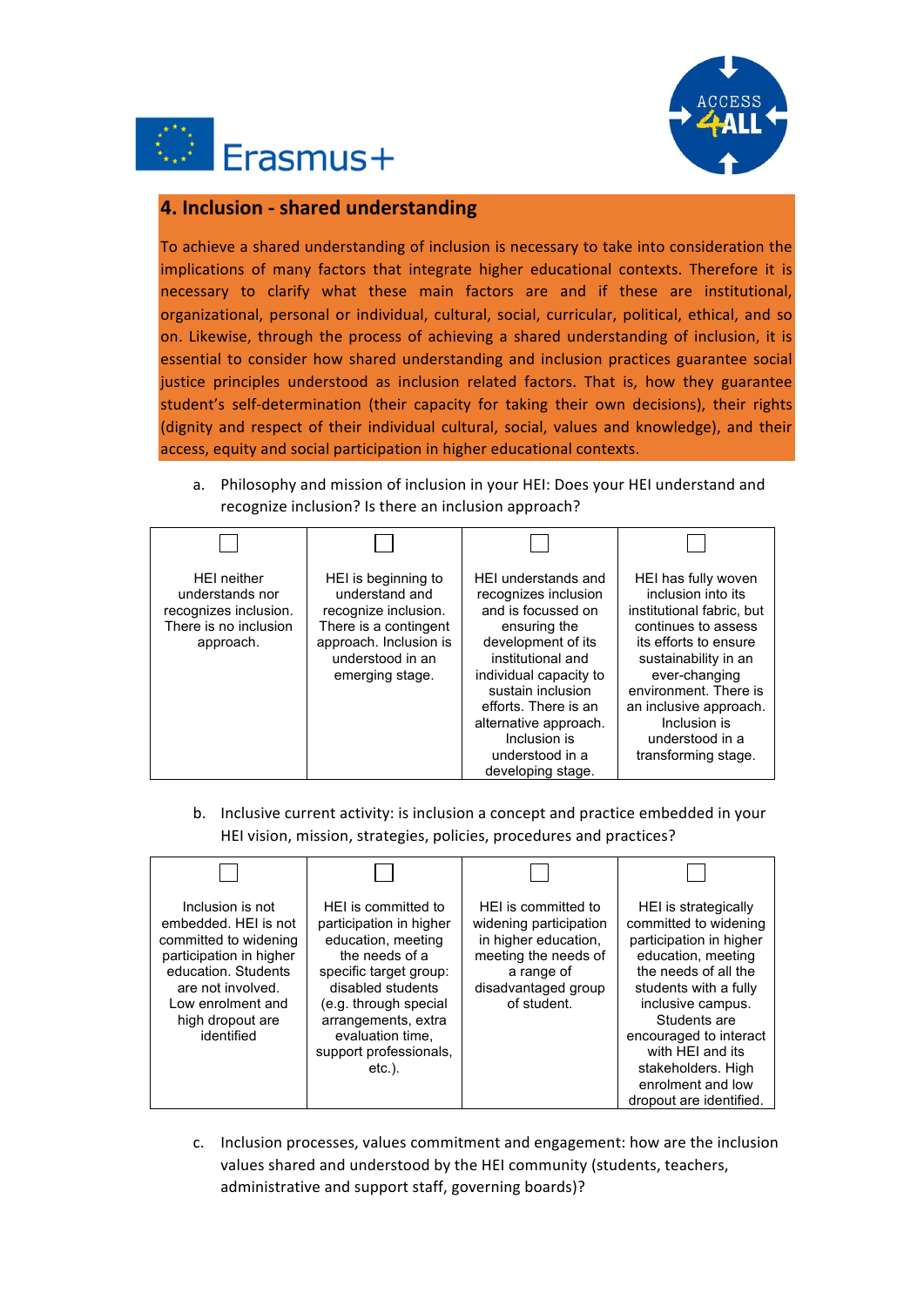



| There is no inclusion<br>engagement and<br>involvement of HEI<br>and its stakeholders.<br>They do not support<br>inclusion and do not<br>understand and share<br>it like an essential<br>process and strategic<br>priority. | HEI and its<br>stakeholders support<br>inclusion and<br>understand and share<br>it like an essential<br>process and strategic<br>priority but only for<br>specific group of<br>students (disabled<br>students) and focus<br>for staff with a special<br>interest. | HEI and its<br>stakeholders support<br>inclusion and<br>understand and share<br>it like an important<br>priority for a wider<br>range of<br>disadvantaged group<br>of student. | HEI and its<br>stakeholders support<br>inclusion and<br>understand and share<br>it like an essential<br>process and strategic<br>priority. They<br>establish a culture<br>where inclusion is<br>considered a distinct<br>strength and viewed<br>as a valuable<br>resource for all the<br>students. |
|-----------------------------------------------------------------------------------------------------------------------------------------------------------------------------------------------------------------------------|-------------------------------------------------------------------------------------------------------------------------------------------------------------------------------------------------------------------------------------------------------------------|--------------------------------------------------------------------------------------------------------------------------------------------------------------------------------|----------------------------------------------------------------------------------------------------------------------------------------------------------------------------------------------------------------------------------------------------------------------------------------------------|

d. Students' support and involvement: Does your HEI understand inclusion of students as part of its institutional life and recognise the importance in providing students with social status and participation opportunities in the different areas of your HEI?

| HEI does not<br>understand inclusion<br>in this way and<br>students are not<br>encouraged to<br>participate in any of<br>the different activities<br>of HEI's several<br>specific areas. | <b>HEI understands</b><br>inclusion in this way<br>but only for disabled<br>students in the<br>specific areas<br>addressed to them. | <b>HEI understands</b><br>inclusion in this way<br>for a wider range of<br>disadvantaged group<br>of student. They take<br>part and are involved<br>in various life areas,<br>and can access to the<br>necessary resources. | <b>HEI understands</b><br>inclusion in this way<br>for the entire student<br>in all aspects of<br>institutional life. |
|------------------------------------------------------------------------------------------------------------------------------------------------------------------------------------------|-------------------------------------------------------------------------------------------------------------------------------------|-----------------------------------------------------------------------------------------------------------------------------------------------------------------------------------------------------------------------------|-----------------------------------------------------------------------------------------------------------------------|

e. Organizational ethics towards inclusion: Are your HEI's inclusive principles (norms, values, resources, practices, etc.) consistent with social justice principles and avoid prejudices about students' inclusion?

| HEI is not committed<br>to the inclusion of all<br>students. There is<br>neither predisposition<br>nor support for<br>inclusion. | HEI has a tendency to<br>be an ethical<br>organization but only<br>in relation to inclusion<br>of students with<br>disabilities. The HEI is<br>slightly prejudiced<br>against other<br>students' inclusion.<br>There is<br>predisposition but<br>insufficient support for<br>inclusion. | HEI has a tendency to<br>be an ethical<br>organization in<br>relation to inclusion of<br>a wider range of<br>disadvantaged group<br>of students. There is<br>predisposition and<br>sufficient support for<br>inclusion. | HEI is a fully ethical<br>organization in<br>relation to inclusion of<br>all students. There is<br>predisposition and<br>fully support for<br>inclusion. |
|----------------------------------------------------------------------------------------------------------------------------------|-----------------------------------------------------------------------------------------------------------------------------------------------------------------------------------------------------------------------------------------------------------------------------------------|-------------------------------------------------------------------------------------------------------------------------------------------------------------------------------------------------------------------------|----------------------------------------------------------------------------------------------------------------------------------------------------------|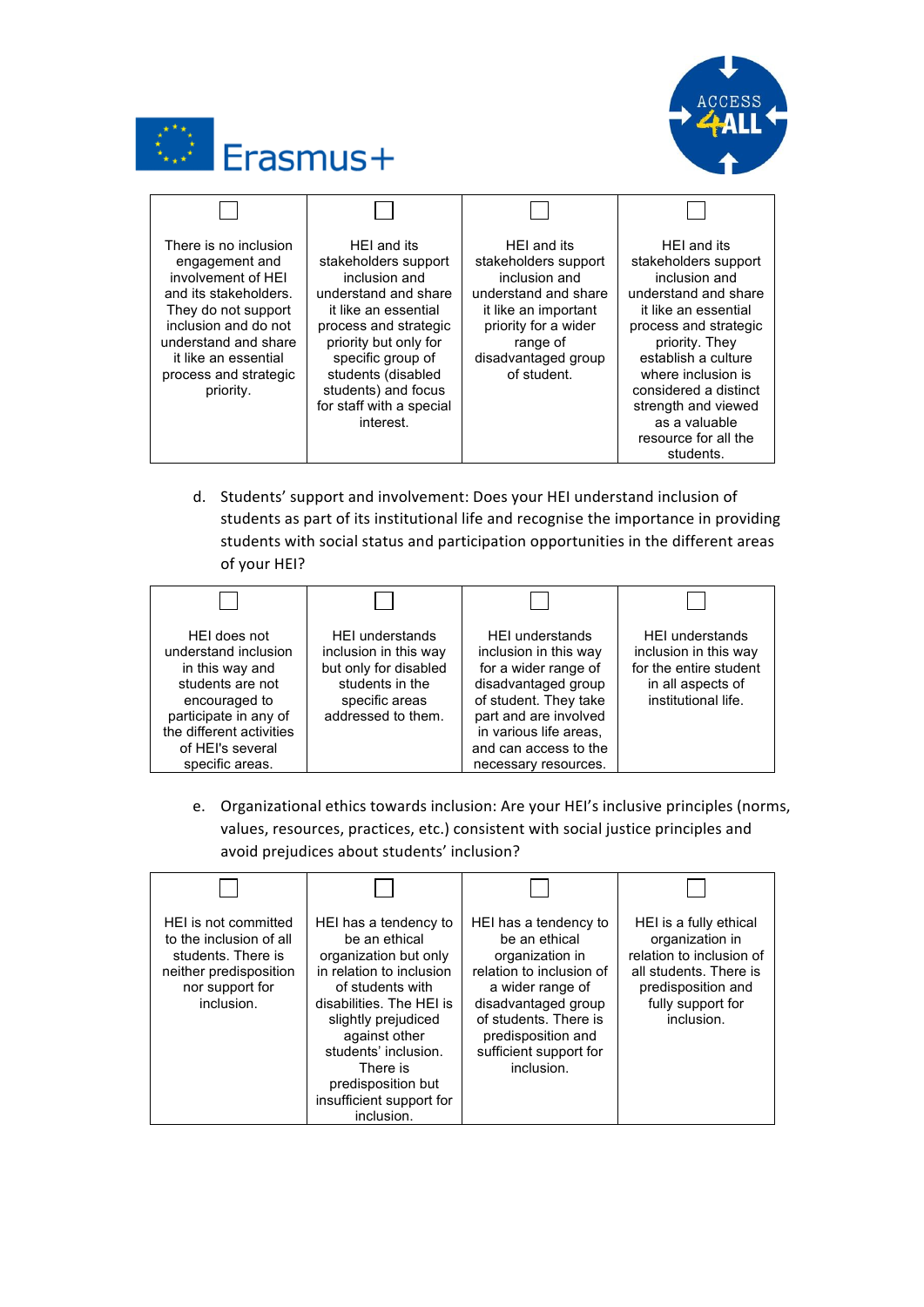



## **5. Policies for inclusion**

Educational inclusion is real if the people in power and in positions of high responsibility adopt policies that affect all actors in an educative system. The polices for inclusion are only the first steps for attending to the needs of vulnerable students but there are also the conditions for the organisational development and improvement. They represent the basis for any future strategies dealing with vulnerable groups.

This dimension includes aspects related to the university governance and management directed related to the inclusion. These aspects are concerning: budget management, staff and especially the training staff have in order to deal with vulnerable students, institutional structures supporting inclusion and strategic actions to enhance the capacity of a HE institutions to respond the needs of vulnerable students' groups. These dimensions are consistent with the Index for Inclusion guidelines (Booth & Ainscow, 2002).

a. Budget: does the institutional budget include "policies for inclusion"?

| The HE institution does<br>not include specific<br>budget to develop<br>policies for inclusion | HE institution has some<br>budget to develop<br>policies for inclusion | HE institution agree<br>together with the staff<br>the budget dedicated to<br>the policies for inclusion | HE institution has a<br>specific budget for<br>inclusion divided into<br>specific actions and<br>plans for it |
|------------------------------------------------------------------------------------------------|------------------------------------------------------------------------|----------------------------------------------------------------------------------------------------------|---------------------------------------------------------------------------------------------------------------|

b. Staff training: does the institution have staff trained to assist vulnerable students' groups?

| The HE institution<br>communicates the<br>policies of vulnerable<br>students to staff | The HE institution<br>communicates the<br>policies of vulnerable<br>students at staff and<br>train this | The HE institution<br>elaborate the policies of<br>vulnerable students<br>with staff and train the<br>staff for this | The HE institution<br>elaborate the policies of<br>vulnerable students<br>together with staff,<br>train the staff<br>accordingly and assess<br>the impact of this<br>training program |
|---------------------------------------------------------------------------------------|---------------------------------------------------------------------------------------------------------|----------------------------------------------------------------------------------------------------------------------|---------------------------------------------------------------------------------------------------------------------------------------------------------------------------------------|

c. Structures: does the institution have special structures dealing with the inclusion of vulnerable students?

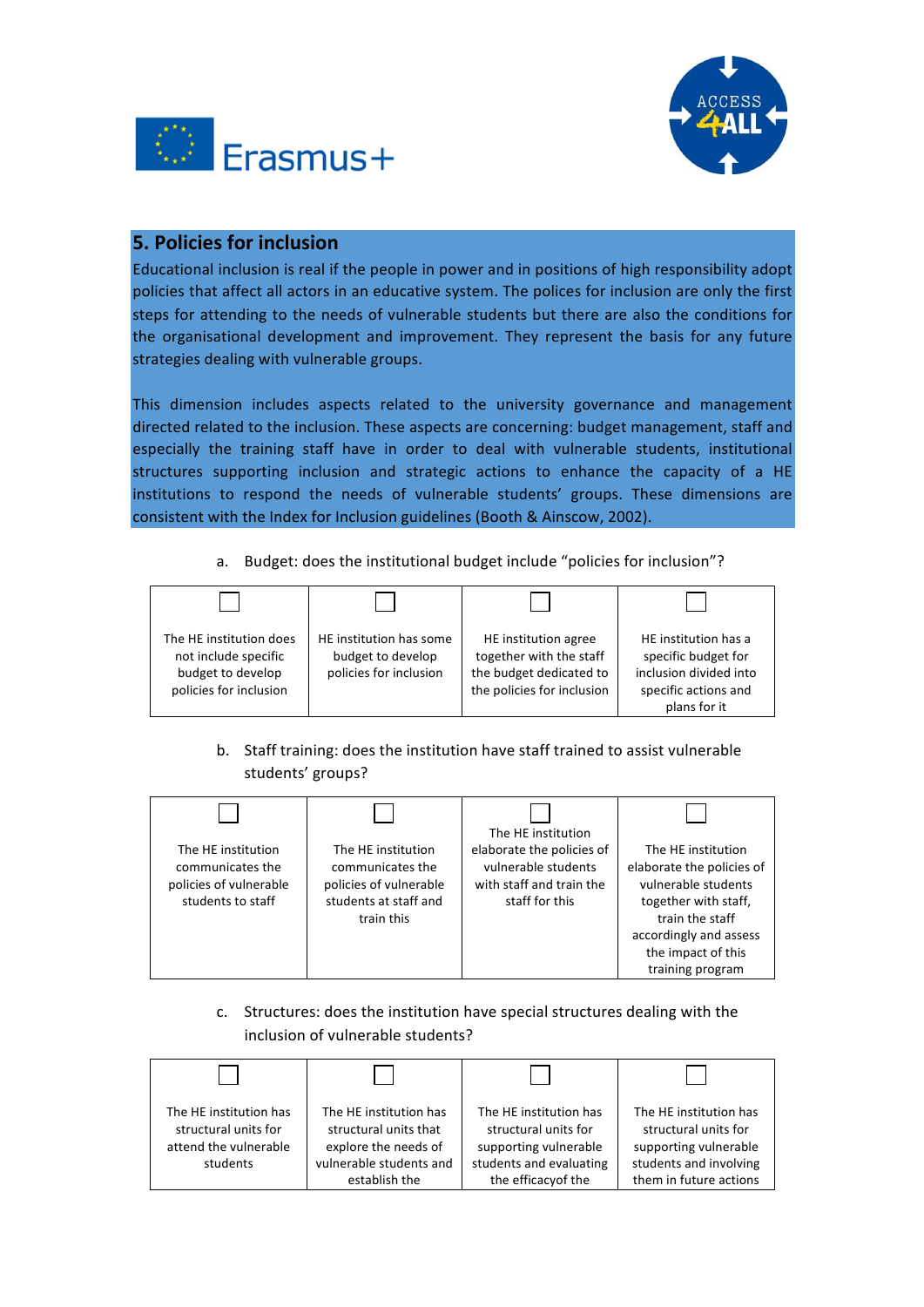



| communication with<br>them | actions |  |
|----------------------------|---------|--|
|----------------------------|---------|--|

d. Code of practice: does the institution have an Education Code of Practice for inclusion?

| The HE Institution has<br>an Education Code of<br>practice for inclusion in<br>order to reduce the<br>barriers for learning of<br>all students | The HE Institution has<br>an Education Code of<br>practice for inclusion<br>elaborated with the<br>staff for reduce the<br>barriers of all students<br>for learning | The HE Institution has<br>an Education Code of<br>practice for inclusion<br>which is elaborated with<br>the educational<br>community and the<br>vulnerable students it<br>represents<br>in order to reduce the<br>barriers for learning of<br>all students | The HE Institution has<br>an Education Code of<br>practice for inclusion<br>and involve all the<br>community in the<br>follow-up of actions<br>carried out, in order to<br>reduce the barriers for<br>learning of all students |
|------------------------------------------------------------------------------------------------------------------------------------------------|---------------------------------------------------------------------------------------------------------------------------------------------------------------------|------------------------------------------------------------------------------------------------------------------------------------------------------------------------------------------------------------------------------------------------------------|--------------------------------------------------------------------------------------------------------------------------------------------------------------------------------------------------------------------------------|

e. Facilities: has the institution adapted the physical buildings to be accessible to all people?

| The HE Institution has<br>made the more<br>essential spaces of its<br>buildings physically<br>accessible to all people | The HE Institution has<br>made the more<br>essential spaces of its<br>buildings physically<br>accessible to all people<br>but also improves the<br>access each year | The HE Institution has<br>made the more<br>essential spaces of its<br>buildings physically<br>accessible to all people<br>but makes progress<br>each year on the<br>accessibility according<br>to the needs that<br>vulnerable students<br>report. | The HE Institution has<br>made all spaces and<br>buildings physically<br>accessible to all people |
|------------------------------------------------------------------------------------------------------------------------|---------------------------------------------------------------------------------------------------------------------------------------------------------------------|----------------------------------------------------------------------------------------------------------------------------------------------------------------------------------------------------------------------------------------------------|---------------------------------------------------------------------------------------------------|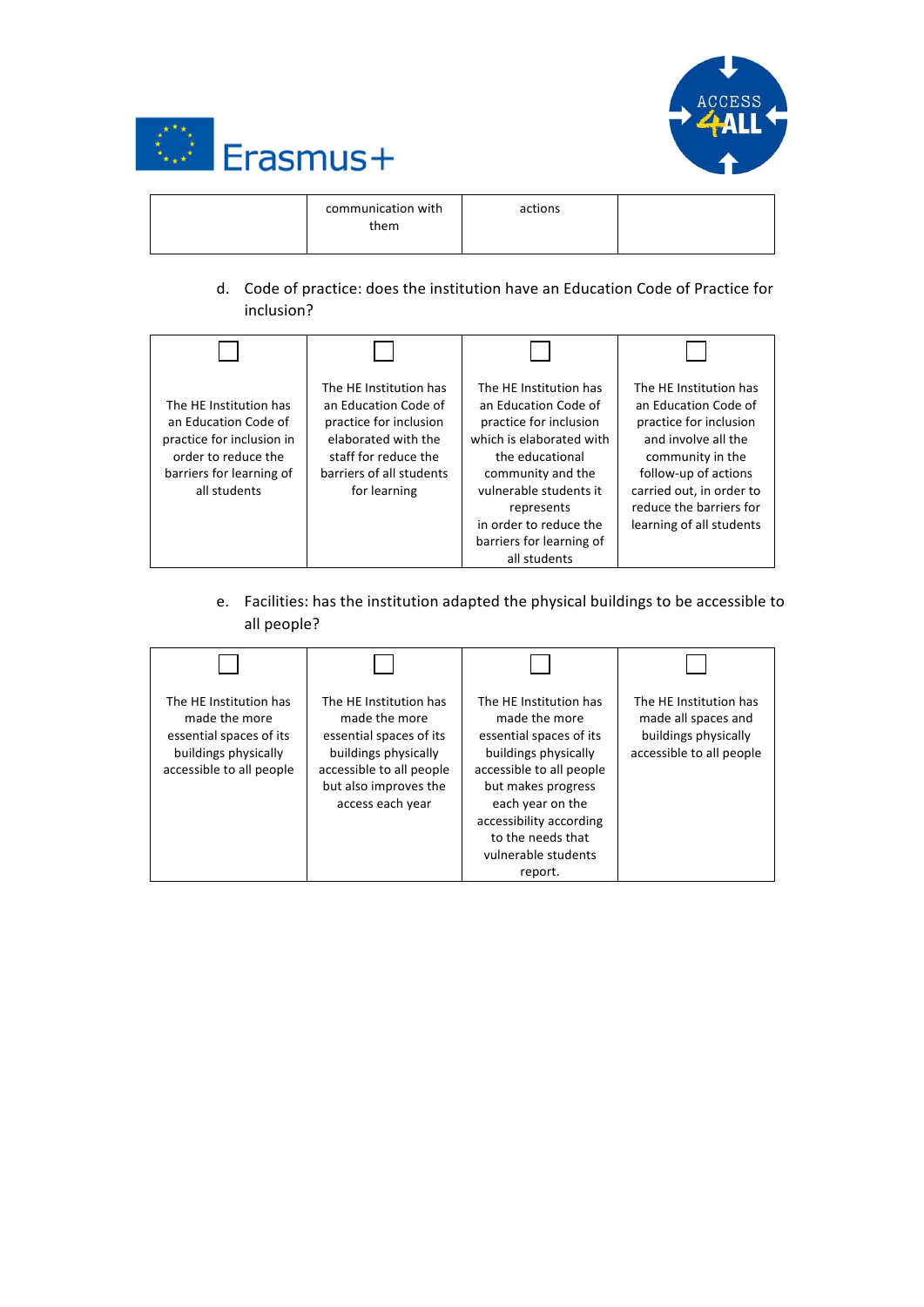



## **6. Actions for inclusion**

The Educational Inclusion is understood as a process that must allow the right to education, at all levels, and for all subjects. To that end, the inclusion requires the involvement of affected individuals, as well as the collaboration of institutional actors and civil society and the public and private sector.

In the field of Higher Education, we understand inclusion as the process of reducing inequality, and it is linked to the creation of conditions of equity in access, participation, achievement, progress and academic completion (Aponte<sup>2</sup>, 2008; Espinoza and González<sup>3</sup>, 2010). This can be achieved through the design, implementation and evaluation of measures aimed at ensuring opportunities for all and at different times of students' life at the University.

The actions for inclusion must take into account the diversity of students, encourage their active involvement, identify human and material resources needed to support their academic life, and encourage the success in their educational trajectories.

| The HEI takes<br>The HEI has general<br>The HEI has a plan to<br>The HEI has no<br>programs for student<br>specific actions for the<br>promote higher<br>actions to promote<br>education recruitment<br>student access to<br>promotion and<br>promotion and<br>recruitment to Higher<br>recruitment of<br>and facilitate students'<br>Higher Education.<br>Education.<br>students to Higher<br>access to Higher<br>Education, including<br>Education.<br>actions targeting<br>specific groups. |  |  |
|------------------------------------------------------------------------------------------------------------------------------------------------------------------------------------------------------------------------------------------------------------------------------------------------------------------------------------------------------------------------------------------------------------------------------------------------------------------------------------------------|--|--|
|                                                                                                                                                                                                                                                                                                                                                                                                                                                                                                |  |  |

## a. Access actions: How is your HEI facilitating students' access?

### b. Incorporation actions: How is your HEI facilitating students' access?

| admission and<br>students. | The HEI has a plan of<br>admission and<br>welcome for students.<br>which includes<br>specific actions for<br>different groups and<br>types of education. |
|----------------------------|----------------------------------------------------------------------------------------------------------------------------------------------------------|
|                            | The HEI has general<br>welcome programs for                                                                                                              |

### c. Retention actions: How is your HEI track record on student retention ?

| The HEI occasionally    | The HEI has actions     | The HEI provides        | The HEI has a         |
|-------------------------|-------------------------|-------------------------|-----------------------|
| takes action to         | to facilitate retention | programs, counselling   | mentoring action plan |
| facilitate retention of | of students in Higher   | and mentoring to        | that provides a       |
| students in their       | Education.              | facilitate retention of | strategic structure,  |
| training programmes.    |                         | students in Higher      | programmes and        |